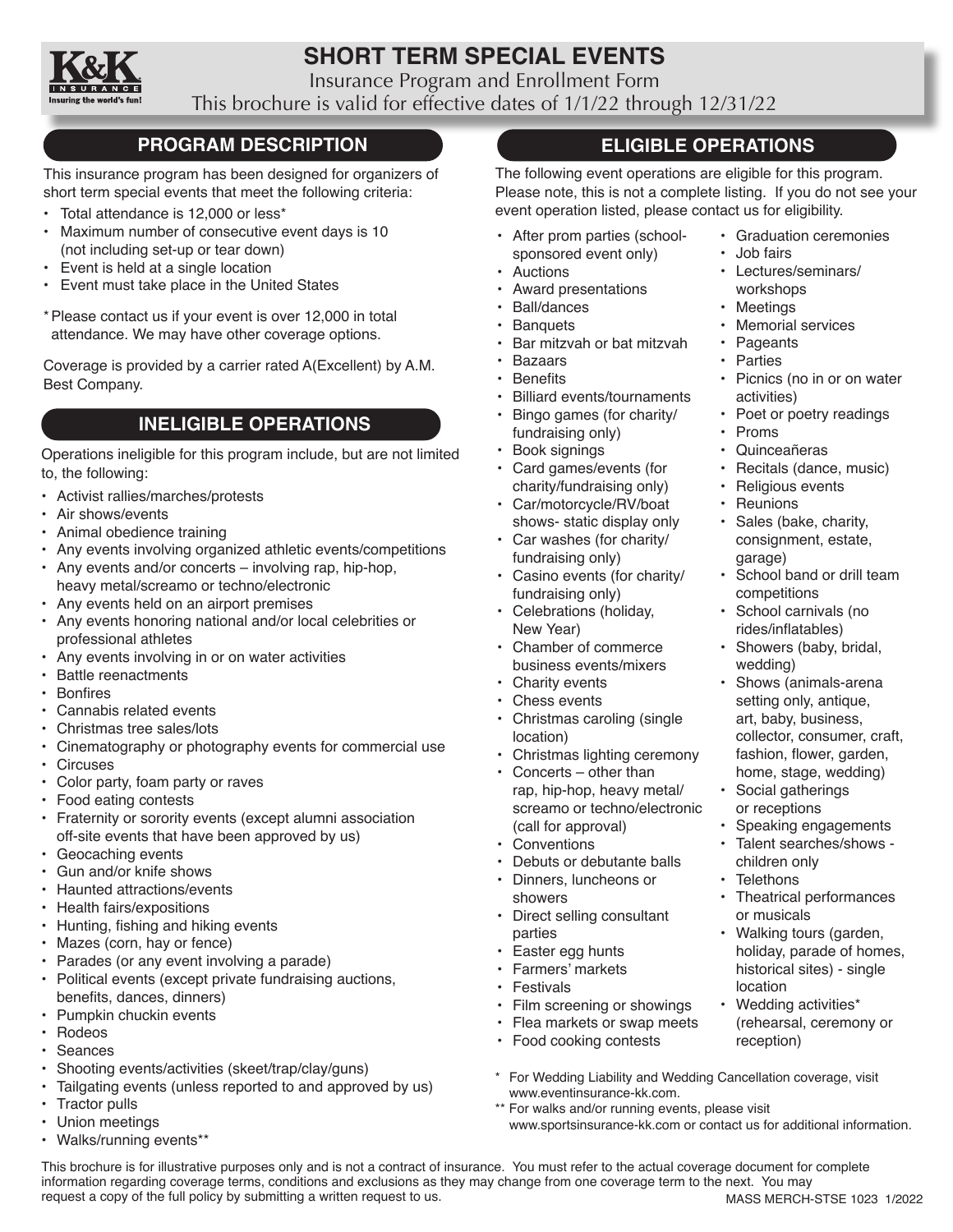# **EXCLUSIONS**

## The following represent only some of the exclusions contained in this policy and state variations may apply.

- Abuse, molestation, or exploitation
- All operations listed as ineligible

by your animal)

• Amusement devices (e.g.: rides, slides, inflatables, bungees, climbing walls, dunk tanks-does not apply to structures that are not designed to bounce on, slide on, ride on or tunnel through) • Animals (injury or death to any animal or

injury, death or property damage caused

- Communicable disease
- Cyber incident, data compromise, and violation of statutes related to personal data
- E-commerce consulting
- Employment-related practices
- Events held at multiple locations (except for weddings)
- Events with over 12,000 in total attendance
- **Fireworks**
- Operations of concessionaires,
- exhibitors and/or vendors at your event Petting zoos
- Room and board liability/overnight camping
- Saddle animals
- Unmanned aircraft

| <b>COVERAGES AND LIMITS</b>                                                              |                 |                 |                 |                 |                 |  |
|------------------------------------------------------------------------------------------|-----------------|-----------------|-----------------|-----------------|-----------------|--|
| <b>Coverages</b>                                                                         | <b>Option 1</b> | <b>Option 2</b> | <b>Option 3</b> | <b>Option 4</b> | <b>Option 5</b> |  |
| <b>Commercial General Liability</b>                                                      | Limits          | Limits          | Limits          | <b>Limits</b>   | Limits          |  |
| Each Occurrence                                                                          | \$1,000,000     | \$2,000,000     | \$3,000,000     | \$4,000,000     | \$5,000,000     |  |
| General Aggregate<br>(other than Products-completed Operations)                          | \$5,000,000     | \$5,000,000     | \$5,000,000     | \$5,000,000     | \$5,000,000     |  |
| Products-completed Operations Aggregate                                                  | \$1,000,000     | \$2,000,000     | \$3,000,000     | \$4,000,000     | \$5,000,000     |  |
| Personal and Advertising Injury                                                          | \$1,000,000     | \$2,000,000     | \$3,000,000     | \$4,000,000     | \$5,000,000     |  |
| Damage to Premises Rented to You<br>(Fire Legal Liability)                               | \$1,000,000     | \$1,000,000     | \$1,000,000     | \$1,000,000     | \$1,000,000     |  |
| <b>Medical Expense</b>                                                                   | \$<br>5,000     | \$<br>5,000     | \$<br>5,000     | \$<br>5,000     | \$<br>5,000     |  |
| Costs* - Invitation Only Event (single coverage day)                                     |                 |                 |                 |                 |                 |  |
| Attendance of 1 - 200 (private events only)<br>No alcohol at event                       | \$<br>140       | \$<br>203       | \$<br>453       | \$<br>703       | \$<br>953       |  |
| Attendance of 1 - 200 (private events only)<br>Alcohol at event - host liquor included   | \$<br>194       | \$<br>284       | \$<br>534       | \$<br>784       | \$1,034         |  |
| Attendance of 201 - 500 (private events only)<br>No alcohol at event                     | \$<br>206       | \$<br>302       | \$<br>552       | \$<br>802       | \$1,052         |  |
| Attendance of 201 - 500 (private events only)<br>Alcohol at event - host liquor included | \$<br>288       | \$<br>425       | \$<br>675       | \$<br>925       | \$1,175         |  |
| Costs* - Open-to-the-Public/Ticketed Event (one or more coverage days)                   |                 |                 |                 |                 |                 |  |
| Attendance of<br>$1 - 1,500$                                                             | \$<br>430       | \$<br>638       | \$<br>888       | \$1,138         | \$1,388         |  |
| Attendance of 1,501 - 3,000                                                              | \$<br>655       | \$<br>975       | \$1,225         | \$1,475         | \$1,725         |  |
| Attendance of 3,001 - 6,000                                                              | \$1,295         | \$1,935         | \$2,255         | \$2,505         | \$2,755         |  |
| Attendance of 6,001 - 12,000                                                             | \$2,225         | \$3,330         | \$3,883         | \$4,214         | \$4,464         |  |

\*Costs include premium and a \$15 risk purchasing group administration fee.

**Commercial General Liability** – coverage that protects the insured against liability claims for bodily injury and property damage arising out of their operations.

**NOTE: Host Liquor Liability** – (as provided by CG 00 01 04/13) is included, but only if the insured is not in the business of manufacturing, distributing, selling, serving or furnishing alcoholic beverages.

# **OPTIONAL COVERAGES AVAILABLE**

**Medical Expense**

This option allows you to purchase additional limits above the \$5,000 of medical expense already included. Medical expense coverage includes payments for injuries sustained by the event attendees caused by an accident that takes place on the event premises. Injuries must be reported within one year of the accident. Premiums are based upon each \$5,000 increment up to an additional \$20,000

| <b>Attendance</b>                       | $1 - 1.500$ | 1,501-3,000 | 3,001-6,000 | 6,001-12,000 |
|-----------------------------------------|-------------|-------------|-------------|--------------|
| <b>Premium per</b><br>\$5,000 Increment | \$75        | \$150       | \$300       | \$600        |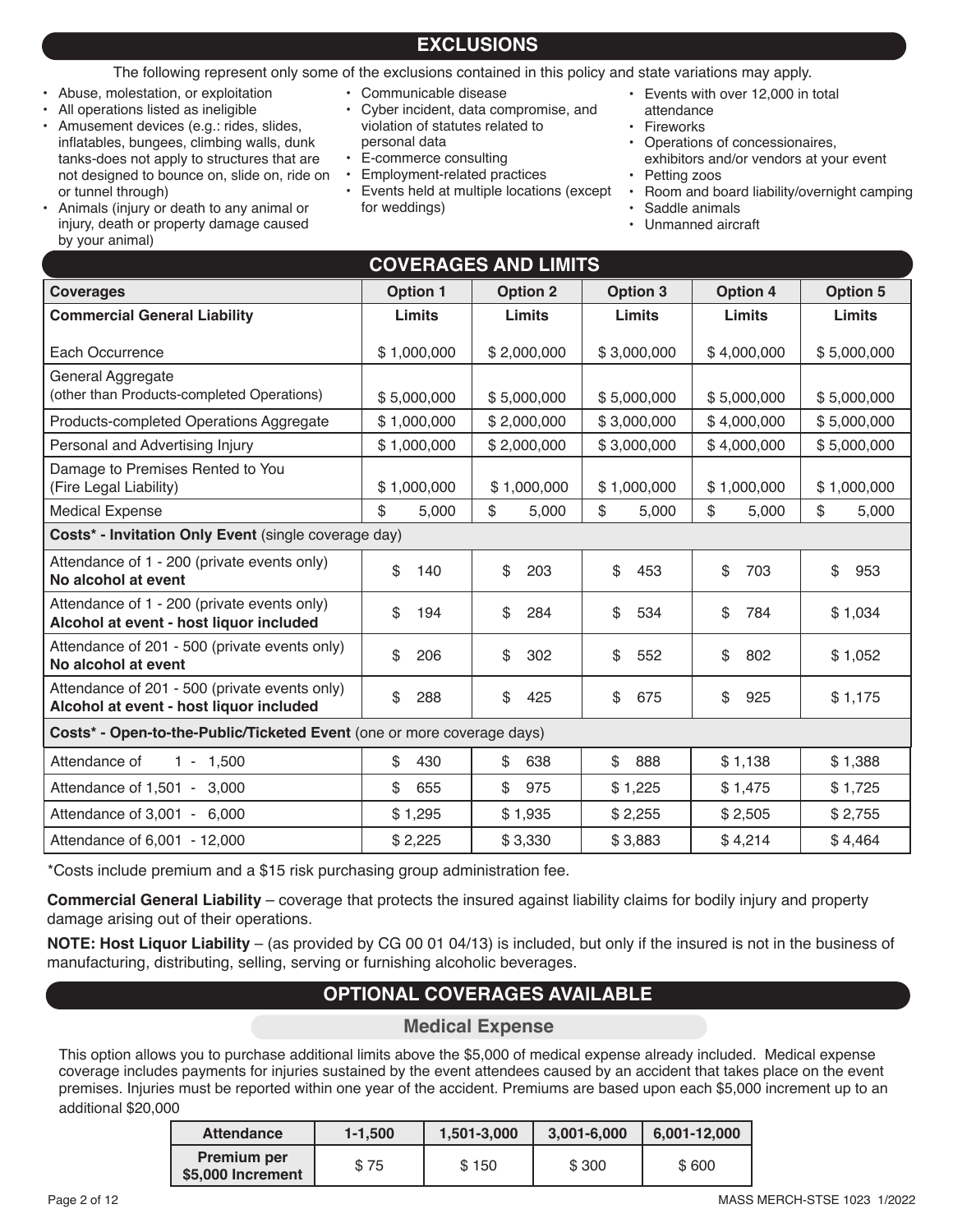# **OPTIONAL COVERAGES CONTINUED**

## **Liquor Liability**

Liquor liability coverage pays those sums that the insured becomes legally obligated to pay as damages because of bodily injury or property damage imposed on the insured by reason of the selling, serving or furnishing of any alcoholic beverage.

Coverage conditions:

- 1. Coverage is not available on a stand-alone basis. You must have commercial general liability coverage for your business organization with our Short Term Special Events RPG Insurance Program.
- 2. Coverage will be effective the day after we receive the proper completed enrollment form with premium and will expire on the expiration date of your Short Term Special Event Insurance Program.
- 3. Coverage is not available for events in: Alabama, Alaska, District of Columbia, Hawaii, Iowa, Michigan or Vermont.

| <b>Attendance</b>  | <b>Location of Event</b>                           | <b>Option 1</b><br>\$500,000 Limit | <b>Option 2</b><br>\$1,000,000 Limit |
|--------------------|----------------------------------------------------|------------------------------------|--------------------------------------|
| $1 - 1.500$        | All states other than AL, AK, DC, HI, IA, MI or VT | \$445                              | \$529                                |
| $1.501 - 3.000$    | All states other than AL, AK, DC, HI, IA, MI or VT | \$534                              | \$ 635                               |
| 6,000<br>$3.001 -$ | All states other than AL, AK, DC, HI, IA, MI or VT | \$748                              | \$ 889                               |
| $6,001 - 12,000$   | All states other than AL, AK, DC, HI, IA, MI or VT | <b>Referral to Company</b>         | <b>Referral to Company</b>           |

# **FREQUENTLY ASKED QUESTIONS**

**1. Who should be listed as the named insured?** The named insured should be the organization or the individual who is the organizer of the event. This would be the legal name of the organization or, if no legal entity exists, the name under which the organization operates (such as the name listed on marketing material or contracts). If an individual is hosting, please provide the individual's first and last name.

### **2. Am I able to buy this coverage if I am having an event at my own location/home?**

Yes, as long as you meet eligibility requirements you may purchase coverage under this program. Please note that the purchasing of this policy may not eliminate any claims being presented/paid under any other policies. This policy could share losses with other applicable policies.

### **3. I have been asked by the facility that I am using for the event to add them as an additional insured to my policy. What does this mean and how do I do that?**

An additional insured is an entity which has an insurable interest for claims arising out of your negligence as the named insured. Such possible entities are a landlord or sponsor. By providing an entity additional insured status they now are entitled to defense and indemnity (if policy limits have not been exhausted) under your policy with no responsibility for premium payments.

You can add an entity as an additional insured under the certificate request section of the enrollment form. Please remember to provide their complete name, address and relationship to you. All requests must be made in writing.

### **4. Will we receive a policy after submitting the enrollment form?**

You will receive a certificate of insurance as proof of coverage. Coverage is offered exclusively through Sports, Leisure and Entertainment Risk Purchasing Group (RPG). The RPG receives a master policy from the company. Submission of this enrollment form confirms your desire to receive coverage through the RPG. Each member receives their own certificate of insurance as their evidence of coverage. The limits of insurance apply individually to each insured member organization-there are no shared limits of liability with any other members. A copy of the RPG master policy can be requested in writing to: K&K Insurance Group, Inc., 1712 Magnavox Way, Fort Wayne, IN 46804.

### **EASY WAYS TO ENROLL FOR COVERAGE**

WEB Receive coverage immediately by purchasing online at **www.eventinsurance-kk.com**

OR

Submit this enrollment form, with payment, to K&K.

### **FAX** 1-260-459-5502

Regular: K&K Insurance Event RPG P.O. Box 2338

Overnight: K&K Insurance Event RPG 1712 Magnavox Way Fort Wayne, IN 46804 Fort Wayne, IN 46801-2338

**QUESTIONS** Call **1-877-648-6404**

## **SERVICE REQUESTS/QUESTIONS ONLY**

**MAIL**

**E-MAIL** info@eventinsurance-kk.com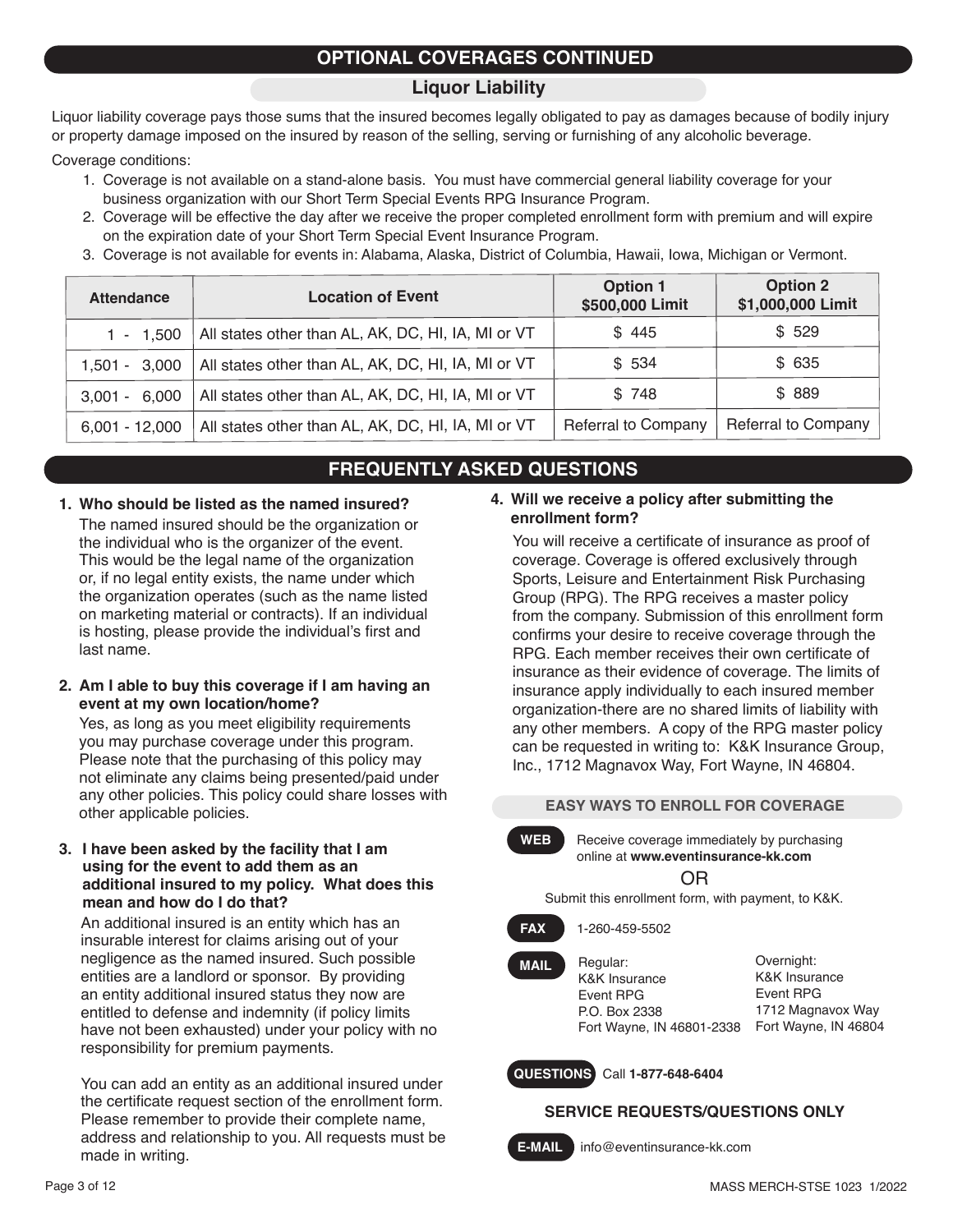

**Enrollment Form - Short Term Special Events**

This brochure is valid for effective dates of 1/1/22 through 12/31/22

Completion of this enrollment form confirms your desire to obtain insurance through the Sports, Leisure and Entertainment Risk Purchasing Group. A risk purchasing group (RPG) provides group purchasing power for similar risks resulting in potential advantageous coverage terms, competitive rates, risk management bulletins, and rewards for favorable group loss experience. An RPG administration fee may be charged. The submission of this enrollment form and/or the acceptance of payment does not guarantee coverage. Certain operations are not eligible for coverage by this program. We reserve the right to decline any request for coverage.

## **TO AVOID PROCESSING DELAYS: 1. Complete all sections (print legibly)**

- 
- **2. Sign and date where required**

 **3. Remit completed enrollment form (pages 4-12) with payment**

## **GENERAL INFORMATION**

| $\bigcirc$ I am a new account $\bigcirc$ I am renewing my coverage                                                                                                                 |                                                                                                                                                                                                                                                                                                                                                                                            |
|------------------------------------------------------------------------------------------------------------------------------------------------------------------------------------|--------------------------------------------------------------------------------------------------------------------------------------------------------------------------------------------------------------------------------------------------------------------------------------------------------------------------------------------------------------------------------------------|
| Name of organization/individual hosting event:                                                                                                                                     |                                                                                                                                                                                                                                                                                                                                                                                            |
|                                                                                                                                                                                    |                                                                                                                                                                                                                                                                                                                                                                                            |
| Applicant is a: $\bigcirc$ Sole Proprietorship $\bigcirc$ Limited Liability Co. $\bigcirc$ Corporation $\bigcirc$ Partnership                                                      |                                                                                                                                                                                                                                                                                                                                                                                            |
|                                                                                                                                                                                    |                                                                                                                                                                                                                                                                                                                                                                                            |
|                                                                                                                                                                                    |                                                                                                                                                                                                                                                                                                                                                                                            |
|                                                                                                                                                                                    |                                                                                                                                                                                                                                                                                                                                                                                            |
|                                                                                                                                                                                    |                                                                                                                                                                                                                                                                                                                                                                                            |
|                                                                                                                                                                                    |                                                                                                                                                                                                                                                                                                                                                                                            |
| (By listing an email address, you are giving us permission to contact you by email about your policy. Refer to page 9 of the application for Electronic<br>Disclosure and Consent) |                                                                                                                                                                                                                                                                                                                                                                                            |
| <b>BUSINESS INFORMATION</b>                                                                                                                                                        |                                                                                                                                                                                                                                                                                                                                                                                            |
| 1. Are overnight accommodations or camping facilities part of the event?                                                                                                           | $\bigcirc$ Yes<br>$\bigcirc$ No                                                                                                                                                                                                                                                                                                                                                            |
| * If yes, is each attendee responsible for booking and paying for their<br>own accommodations?                                                                                     | $\bigcirc$ Yes $\bigcirc$ No $\bigcirc$ N/A                                                                                                                                                                                                                                                                                                                                                |
| 2. Will this event feature any of the following activities?                                                                                                                        | $\bigcirc$ Yes $\bigcirc$ No                                                                                                                                                                                                                                                                                                                                                               |
| · Rides, amusement devices or inflatable recreational devices<br>• Petting zoos or animals • Fireworks or pyrotechnics • Concessionaires, exhibitors or vendors                    |                                                                                                                                                                                                                                                                                                                                                                                            |
| entity/organization naming you as an additional insured.                                                                                                                           | The exposures/activities listed above are not covered by this program and any resulting claims will be denied. If you wish<br>to cover any of these activities, please contact us to determine if other coverage options are available. If any of these<br>activities are provided by a third party, you should require evidence of liability coverage (certificate of insurance) from the |
| 3. Alcoholic beverages:                                                                                                                                                            |                                                                                                                                                                                                                                                                                                                                                                                            |
| $\bigcirc$ Will not be allowed or available at the event.                                                                                                                          |                                                                                                                                                                                                                                                                                                                                                                                            |
|                                                                                                                                                                                    | O None provided by named insured and/or only attendees allowed to bring their own alcoholic beverages (BYOB).                                                                                                                                                                                                                                                                              |
| If sold, who holds the liquor license or permit?<br>$\bigcirc$ Insured<br>○ Caterer or vendor                                                                                      | ○ Will be sold at the event. (e.g.: individual drinks are offered for sale for cash or with pre-purchased tickets)<br>○ Sponsor<br>$\bigcirc$ Facility                                                                                                                                                                                                                                     |
| and wine is served with dinner for free)<br>If furnished, is the insured required to obtain a liquor license?<br>$\bigcirc$ Yes $\bigcirc$ No                                      | O Will be furnished without a charge at the event. (e.g.: wine and beer are served for free; or event has \$10 admission fee                                                                                                                                                                                                                                                               |

 $\bigcirc$  Will be both sold and furnished at the event. (e.g.: providing wine and beer for free, but also having a cash bar) If sold and furnished, who holds the liquor license or permit?

O Insured Caterer or vendor Corporative Corporation Sponsor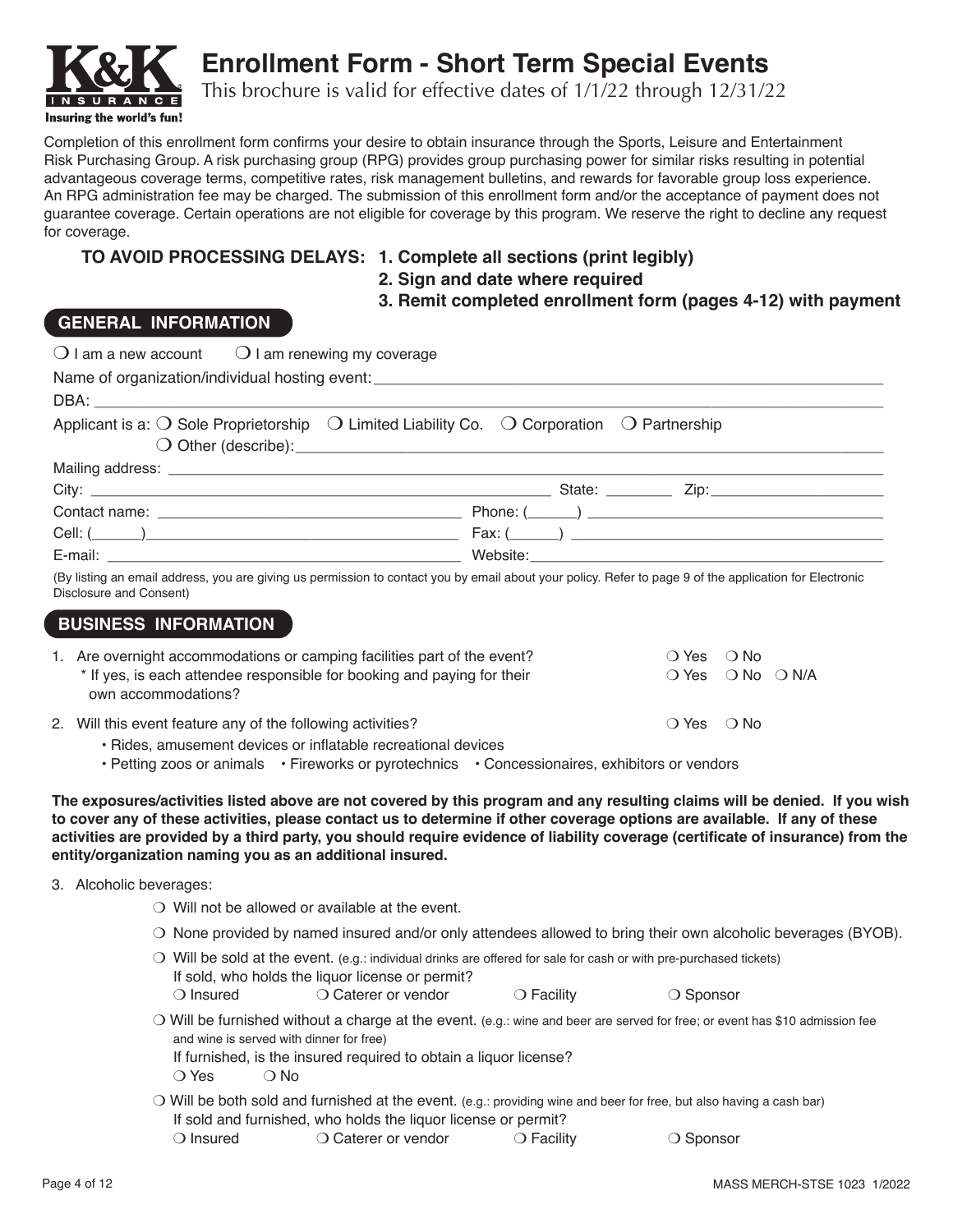## **BUSINESS INFORMATION CONTINUED**

|    | 4. Is this event held at multiple locations?                                                                                                                                                                                | $\bigcirc$ Yes | $\bigcirc$ No                 |                                 |  |  |  |
|----|-----------------------------------------------------------------------------------------------------------------------------------------------------------------------------------------------------------------------------|----------------|-------------------------------|---------------------------------|--|--|--|
| 5. | Is this event held annually?                                                                                                                                                                                                | $\bigcirc$ Yes | $\bigcirc$ No                 |                                 |  |  |  |
|    | 6. Is there a musical or entertainment performance at the event?<br>If yes, please indicate the type of performer(s):<br>If a musical performer/DJ, please provide the type of music performed/provided: __________________ | $\bigcirc$ Yes | $\bigcirc$ No                 |                                 |  |  |  |
|    | For events with more than 3,000 in total attendance, please complete the following:                                                                                                                                         |                |                               |                                 |  |  |  |
|    | 1. Who provides security for this event?<br>$\bigcirc$ City $\bigcirc$ County $\bigcirc$ State $\bigcirc$ Employees $\bigcirc$ Private Agency<br>$\bigcirc$ Private                                                         |                |                               | $\bigcirc$ No Security in place |  |  |  |
|    | If security is provided:                                                                                                                                                                                                    |                |                               |                                 |  |  |  |
|    | a. Who contracts the security? $\bigcirc$ Insured $\bigcirc$ Facility                                                                                                                                                       |                |                               |                                 |  |  |  |
|    | b. Is the security personnel for the event armed?                                                                                                                                                                           |                | Yes<br>$\left( \quad \right)$ | <b>No</b>                       |  |  |  |
|    | c. If a private agency, do they provide you with a Certificate of Insurance naming you as an<br>additional insured?                                                                                                         |                | $\bigcirc$ Yes                | $\bigcirc$ No                   |  |  |  |
|    | 2. Do you have any medical personnel onsite?<br>If no: Distance to the nearest hospital: _______________<br>Response time in minutes:                                                                                       |                | $\bigcirc$ Yes                | $\bigcirc$ No                   |  |  |  |
|    | 3. Do you have a plan for your staff if it becomes necessary to evacuate the event site<br>due to emergency or adverse weather?                                                                                             |                | $\bigcirc$ Yes                | $\bigcirc$ No                   |  |  |  |
|    | 4. Are daily inspections/walk throughs of the event premises conducted to address possible<br>trip and fall or other hazardous exposures?                                                                                   |                | $\bigcirc$ Yes                | $()$ No                         |  |  |  |
|    | 5. What is the name of your current insurance carrier(s) and the expiration date(s) of coverage?                                                                                                                            |                |                               |                                 |  |  |  |
|    | 6. Is your current carrier non-renewing your coverage?                                                                                                                                                                      |                | $\bigcirc$ Yes                | $()$ No                         |  |  |  |

7. Please list and describe any liability or medical claims that have been paid under your insurance coverage for the past three (3) years, including the amount paid. (If you have loss information, please provide a copy.)

### **COSTS ARE 100% NON-REFUNDABLE/NON-TRANSFERRABLE ONCE COVERAGE BEGINS.**

 $\overline{\phantom{a}}$  , and the contribution of the contribution of the contribution of the contribution of the contribution of the contribution of the contribution of the contribution of the contribution of the contribution of the  $\overline{\phantom{a}}$  , and the contribution of the contribution of the contribution of the contribution of the contribution of the contribution of the contribution of the contribution of the contribution of the contribution of the

### **COVERAGE IS CONTINGENT UPON RECEIPT OF PAYMENT AND A FULLY COMPLETED ENROLLMENT FORM. NO COVERAGE WILL BE DEEMED IN EFFECT UNTIL THE ACCURATE PAYMENT IS RECEIVED BY THE COMPANY OR THEIR REPRESENTATIVE. CANCELLATIONS/CHANGES CAN ONLY BE MADE BY THE NAMED INSURED.**

**K&K Insurance Group, Inc. • P.O. Box 2338 • Fort Wayne, IN 46801-2338 • 1-877-648-6404 • Fax 1-260-459-5502 Website www.kandkinsurance.com**  K&K Insurance Group, Inc. is a licensed insurance producer in all states (TX license #13924); operating in CA, NY and MI as K&K

Insurance Agency (CA license #0334819)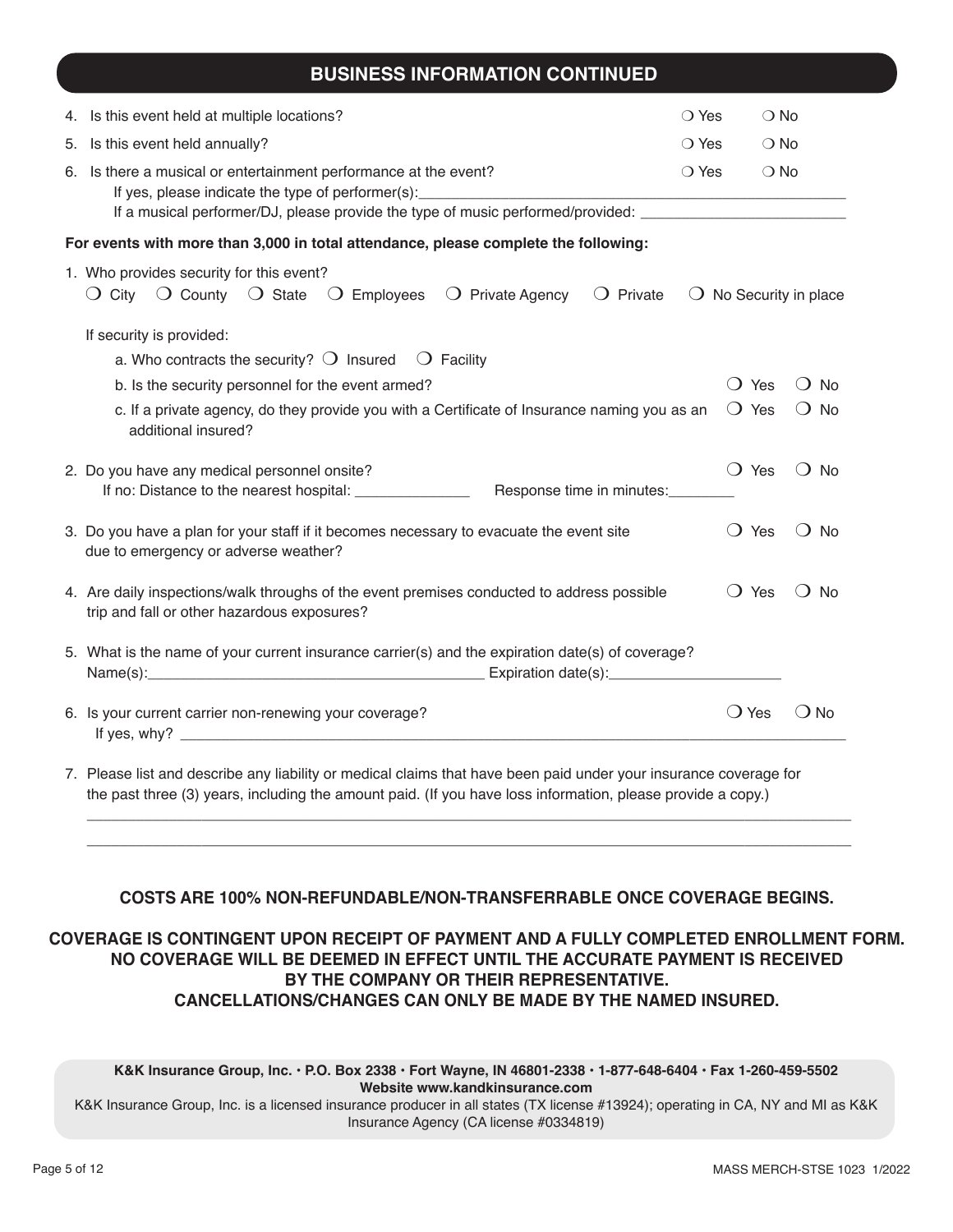# **PROGRAM COST CALCULATION**

| 2. Type of event:                                                                                             |                                                                                                                                  | $\bigcirc$ Auction – Describe: $\bigcirc$ Ball/Dance – Describe: $\bigcirc$ Concert – Describe: $\bigcirc$<br>O Festival – Describe: C Fundraiser – Describe: C Sale – Describe: C Sale – Describe: C Sale – Describe: C Sale – Describe: C Sale – Describe: C Sale – Describe: C Sale – Describe: C Sale – Describe: C Sale – Describe: C S<br>O Show - Describe: 0 Other - Describe: 0 Other - Next 2 All 2 All 2 All 2 All 2 All 2 All 2 All 2 All 2 All 2 A |
|---------------------------------------------------------------------------------------------------------------|----------------------------------------------------------------------------------------------------------------------------------|-----------------------------------------------------------------------------------------------------------------------------------------------------------------------------------------------------------------------------------------------------------------------------------------------------------------------------------------------------------------------------------------------------------------------------------------------------------------|
|                                                                                                               |                                                                                                                                  |                                                                                                                                                                                                                                                                                                                                                                                                                                                                 |
| 4. Date(s) of coverage (including set-up and tear-down) _____/ _____/ ______ to _____/ _____/ ______          |                                                                                                                                  |                                                                                                                                                                                                                                                                                                                                                                                                                                                                 |
|                                                                                                               |                                                                                                                                  |                                                                                                                                                                                                                                                                                                                                                                                                                                                                 |
|                                                                                                               |                                                                                                                                  |                                                                                                                                                                                                                                                                                                                                                                                                                                                                 |
| 7. Attendance: Average daily attendance _________ X Number of event days_______ = Total attendance___________ |                                                                                                                                  |                                                                                                                                                                                                                                                                                                                                                                                                                                                                 |
| 8. Event location                                                                                             |                                                                                                                                  |                                                                                                                                                                                                                                                                                                                                                                                                                                                                 |
| 9. Is your event location:<br>a. $\bigcirc$ Indoors $\bigcirc$ Outdoors                                       | b. O Private residence $\bigcirc$ Convention center $\bigcirc$ Arena $\bigcirc$ Stadium $\bigcirc$ Hotel $\bigcirc$ Fair grounds |                                                                                                                                                                                                                                                                                                                                                                                                                                                                 |

Cost is determined by the total attendance (daily attendance multiplied by the number of event days). Please select an option based upon your total attendance of the event. NOTE: Costs include the premium and a \$15 risk purchasing group administration fee.

### $\bigcirc$  Invitation-Only Event (single day coverage)

| <b>Attendance</b>                   | <b>Option 1</b><br>\$1,000,000 CGL | <b>Option 2</b><br>\$2,000,000 CGL | <b>Option 3</b><br>\$3,000,000 CGL | <b>Option 4</b><br>\$4,000,000 CGL | <b>Option 5</b><br>\$5,000,000 CGL |
|-------------------------------------|------------------------------------|------------------------------------|------------------------------------|------------------------------------|------------------------------------|
| 1 - 200<br>(no liquor at event)     | $\bigcirc$ \$ 140                  | \$203<br>◯.                        | $\bigcirc$ \$ 453                  | \$703<br>$\bigcirc$                | \$953                              |
| $1 - 200$<br>(liquor at event)      | $\bigcirc$ \$ 194                  | $\bigcirc$ \$ 284                  | $\bigcirc$ \$ 534                  | $\bigcirc$ \$ 784                  | $\bigcirc$ \$1,034                 |
| $201 - 500$<br>(no liquor at event) | $\bigcirc$ \$ 206                  | $\bigcirc$ \$ 302                  | $\bigcirc$ \$ 552                  | $\bigcirc$ \$ 802                  | $\bigcirc$ \$ 1,052                |
| $201 - 500$<br>(liquor at event)    | $\bigcirc$ \$ 288                  | $\bigcirc$ \$425                   | $\bigcirc$ \$ 675                  | $\bigcirc$ \$ 925                  | $\bigcirc$ \$1,175                 |

### O Open-to-the-Public Event/Ticketed Event and/or Multiple Coverage Days

| <b>Attendance</b>  | Option 1<br>\$1,000,000 CGL | <b>Option 2</b><br>\$2,000,000 CGL | Option 3<br>\$3,000,000 CGL | <b>Option 4</b><br>\$4,000,000 CGL | <b>Option 5</b><br>\$5,000,000 CGL |
|--------------------|-----------------------------|------------------------------------|-----------------------------|------------------------------------|------------------------------------|
| $1 - 1,500$        | O \$<br>430                 | 638<br>\$                          | 888<br>\$                   | $\bigcirc$ \$1,138                 | $\bigcirc$ \$1,388                 |
| 1,501 - 3,000      | 655<br>$\circ$ s            | 975<br>O \$                        | $\bigcirc$ \$1,225          | $O$ \$1,475                        | $\bigcirc$ \$1,725                 |
| 3,001<br>$-6,000$  | $\bigcirc$ \$1,295          | $\bigcirc$ \$ 1,935                | $\bigcirc$ \$ 2,255         | $\bigcirc$ \$ 2,505                | $\bigcirc$ \$2,755                 |
| 6,001<br>$-12,000$ | $\bigcirc$ \$ 2,225         | $\bigcirc$ \$3,330                 | $\bigcirc$ \$3,883          | $\bigcirc$ \$4,214                 | $\bigcirc$ \$4,464                 |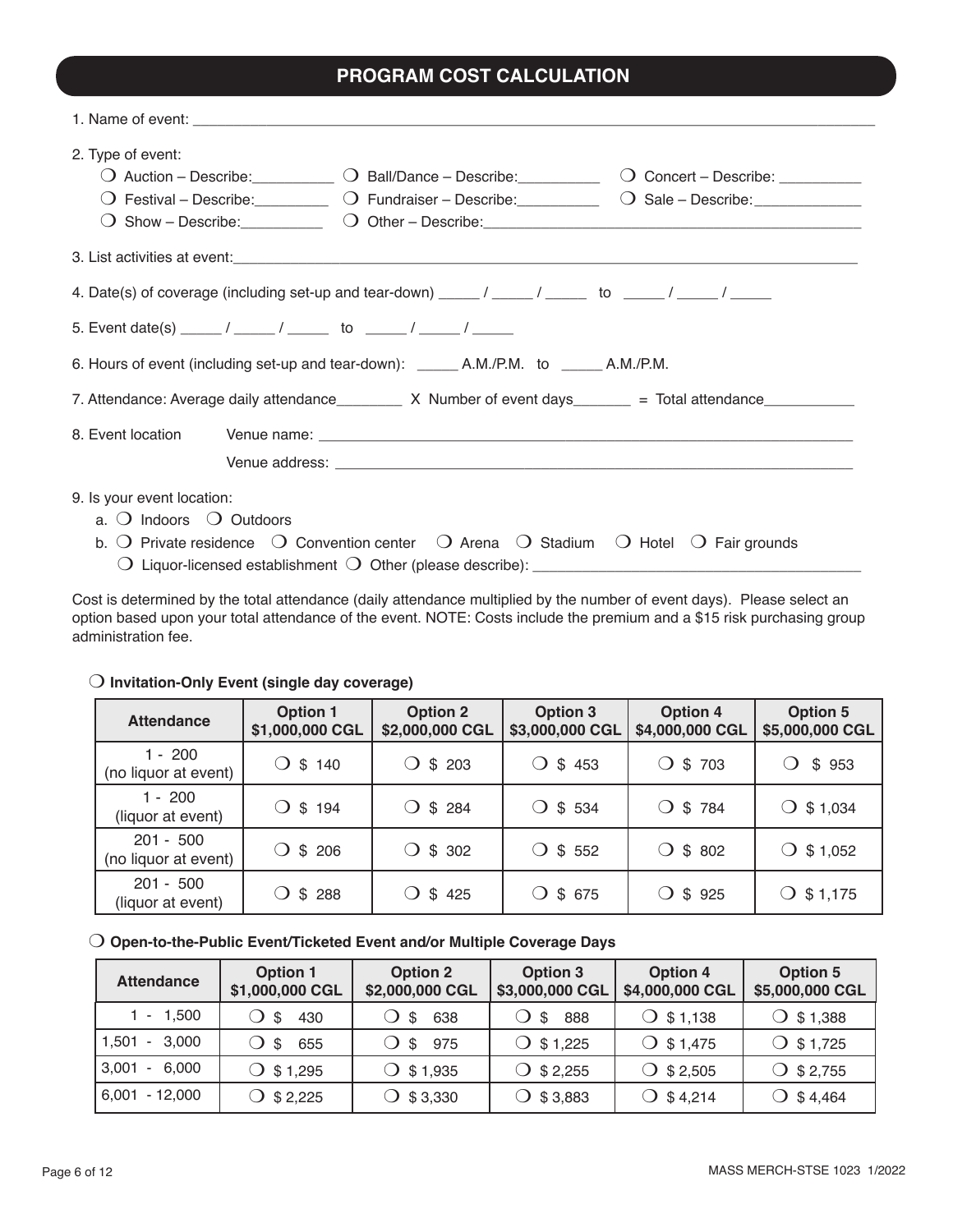| <b>OPTIONAL COVERAGES PREMIUM CALCULATION</b>                                                                                                                                                                                                                               |                           |               |
|-----------------------------------------------------------------------------------------------------------------------------------------------------------------------------------------------------------------------------------------------------------------------------|---------------------------|---------------|
| Liquor Liability (not available for events in: AL, AK, DC, HI, IA, MI or VT)                                                                                                                                                                                                |                           |               |
| $\bigcirc$ Check here and skip this section if you do not want coverage.<br>If liquor liability coverage is desired, please complete the following questions.                                                                                                               |                           |               |
| 1. Is the named insured required to obtain a liquor license or permit?<br>Please provide the liquor license/permit number: ________________________________                                                                                                                 | $\bigcirc$ Yes            | $()$ No       |
| 2. Are alcoholic beverages (please select one):<br>O Sold? Provide the dollar value of alcoholic beverage sales __________ and food sales_______ at the event<br>$\bigcirc$ Included as a part of the admission charge?<br>$\bigcirc$ Served or furnished without a charge? |                           |               |
| 3. What types of alcoholic beverages are being sold/served? (please describe): ________                                                                                                                                                                                     |                           |               |
| 4. Have you ever been fined or had a liquor license/permit revoked or suspended?                                                                                                                                                                                            | $\bigcirc$ Yes            | $\bigcirc$ No |
| 5. Has any insurer cancelled or non-renewed your coverage during the past 3 years?                                                                                                                                                                                          | $\left( \right)$<br>Yes   | $()$ No       |
| 6. Are patrons allowed to carry alcoholic beverages onto the premises during your event?                                                                                                                                                                                    | $\Omega$<br>Yes           | $\bigcirc$ No |
| 7. Are alcoholic sales and consumption contained within a fixed and/or secured area?                                                                                                                                                                                        | $\bigcirc$ Yes            | $()$ No       |
| 8. Has at least one server at this event had formalized alcohol awareness training?<br>If yes, please provide the type of training (e.g.: TIPs, TAMs, TABC):                                                                                                                | $\bigcirc$ Yes            | () No         |
| 9. Are ID's checked at the event?                                                                                                                                                                                                                                           | $\bigcirc$ Yes            | $\bigcirc$ No |
| 10. Will alcohol stop being served/sold at least (1) hour prior to the end of the event?                                                                                                                                                                                    | $\left( \ \right)$<br>Yes | () No         |

## **Please select option based upon total attendance of the event and the location of the event.**

| <b>Attendance</b> | <b>Location of Event</b>                           | <b>Option 1</b><br>\$500,000 Limit | <b>Option 2</b><br>\$1,000,000 Limit |
|-------------------|----------------------------------------------------|------------------------------------|--------------------------------------|
| $1 - 1,500$       | All states other than AL, AK, DC, HI, IA, MI or VT | $\bigcirc$ \$445                   | $\circ$ \$ 529                       |
| $1,501 - 3,000$   | All states other than AL, AK, DC, HI, IA, MI or VT | $\bigcirc$ \$ 534                  | $\circ$ \$ 635                       |
| $3,001 - 6,000$   | All states other than AL, AK, DC, HI, IA, MI or VT | $O$ \$ 748                         | $\circ$ \$ 889                       |
| $6,001 - 12,000$  | All states other than AL, AK, DC, HI, IA, MI or VT | Referral to Company                | Referral to Company                  |

# **Additional Limits of Medical Expense**

## $\bigcirc$  Check here and skip this section if you do not want coverage.

Please select an option based upon your attendance at the event.

| <b>Attendance</b> | <b>Additional</b><br>\$5,000 Limit | <b>Additional</b><br>\$10,000 Limit | <b>Additional</b><br>\$15,000 Limit | <b>Additional</b><br>\$20,000 Limit |
|-------------------|------------------------------------|-------------------------------------|-------------------------------------|-------------------------------------|
| $1 - 1,500$       | O \$ 75                            | ◯ \$ 150                            | \$225                               | $\bigcirc$ \$ 300                   |
| $1,501 - 3,000$   | \$150                              | $\bigcirc$ \$ 300                   | 450<br>\$.                          | 600<br>() S                         |
| $3,001 - 6,000$   | \$300                              | 600<br>$\bigcirc$ \$.               | -900<br>S.                          | $\circ$ \$1,200                     |
| $6,001 - 12,000$  | \$600                              | $\circ$ \$1,200                     | $\circ$ \$1,800                     | $\circ$ \$2,400                     |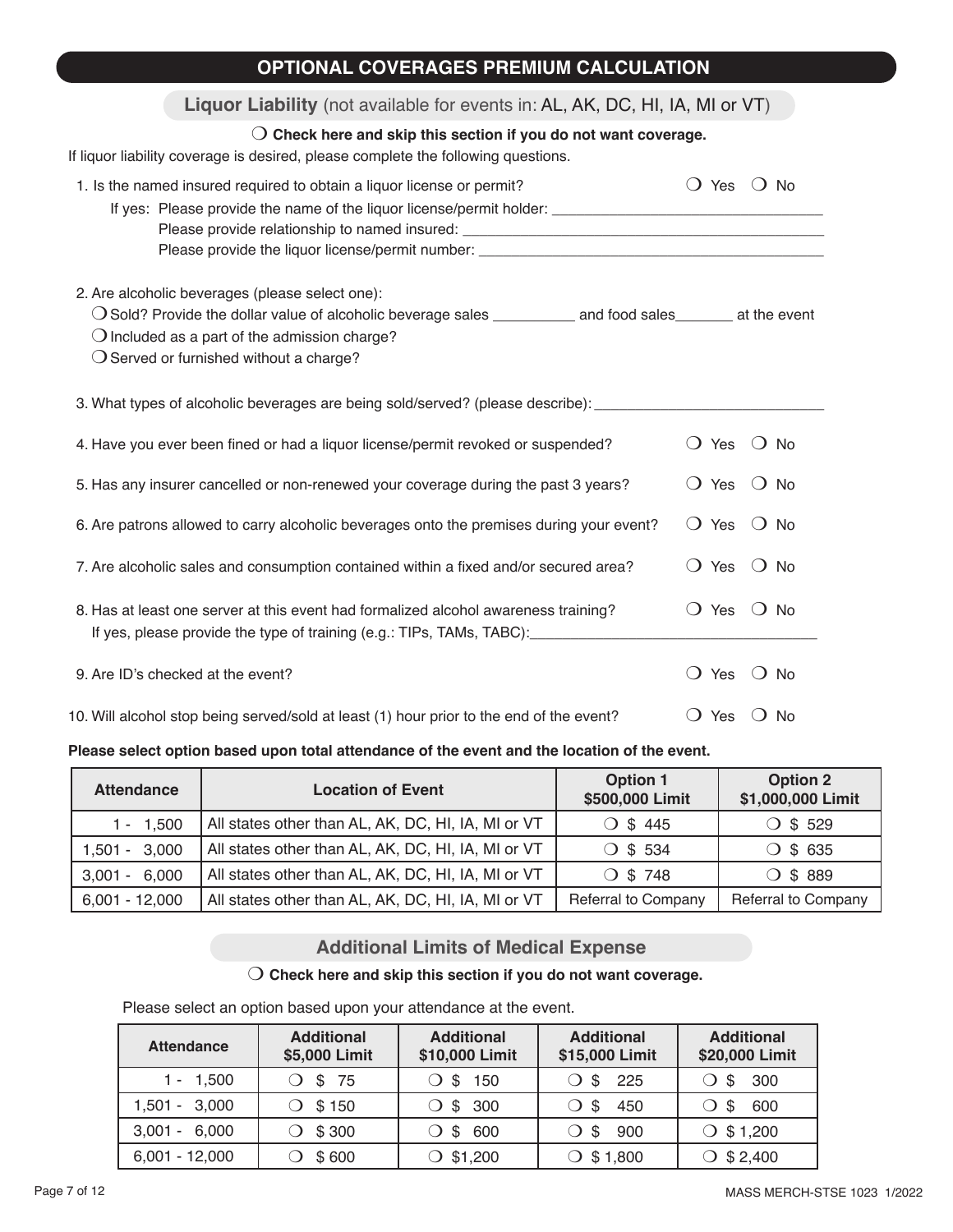| <b>TOTAL COST SUMMARY</b>                                                     |    |  |  |  |
|-------------------------------------------------------------------------------|----|--|--|--|
| Program Cost - Commercial General Liability (Required Coverage) - from page 6 | จ  |  |  |  |
| Liquor Liability Premium (Optional Coverage) - from page 7                    | 26 |  |  |  |
| Medical Expense Premium (Optional Coverage) - from page 7                     | Ψ. |  |  |  |
| <b>Total Cost Due - (add lines above)</b>                                     |    |  |  |  |

# **CERTIFICATE REQUESTS**

Once your enrollment form is approved, you will receive a Certificate of Insurance as evidence that coverage is bound. **Complete this section if you require additional certificates listing a facility, property owner or similar third-party as an additional insured on your policy. Provide a separate request for each additional certificate needed.** 

**Note: Please request all additional insureds needed for this policy term. Additional insureds from the expiring policy term will not be automatically renewed.** 

**1. When is this certificate needed? :** \_\_\_\_\_/\_\_\_\_\_/\_\_\_\_

2. What is the additional insured's relationship to you?

O Owner/manager/lessor of premises (facility or venue)  $\Box$  Sponsor  $\Box$  Co-promoter

 $\bigcirc$  Other (please identify/explain):

NOTE: The certificate holder will automatically be an Additional Insured for an Owner/manager/lessor, Sponsor or Co-Promoter relationship

3. Certificate holder/additional insured name:

Mailing address: **We are all that all the set of the set of the set of the set of the set of the set of the set of the set of the set of the set of the set of the set of the set of the set of the set of the set of the set** 

City: \_\_\_\_\_\_\_\_\_\_\_\_\_\_\_\_\_\_\_\_\_\_\_\_\_\_\_\_\_\_\_\_\_\_\_\_\_\_\_\_\_\_\_\_\_\_\_\_\_\_\_\_ State: \_\_\_\_\_\_\_\_\_ Zip:\_\_\_\_\_\_\_\_\_\_\_\_\_\_\_\_\_\_\_

4. Does the certificate holder/additional insured require any special wording or endorsements?  $\circ$  Yes  $\circ$  No

If yes, check all that apply:  $\bigcirc$  Primary/Noncontributory  $\bigcirc$  Waiver of subrogation

m Other (please explain): \_\_\_\_\_\_\_\_\_\_\_\_\_\_\_\_\_\_\_\_\_\_\_\_\_\_\_\_\_\_\_\_\_\_\_\_\_\_\_\_\_\_\_\_\_\_\_\_\_

**NOTE: If you are not sure, please attach a copy of the insurance requirements/instructions you've received.**

**The most common delay in certificate processing is caused by providing partial or incorrect name and/or instructions. Please check your request carefully before submitting.**

# **COVERAGE EXCLUSIONS**

The following notable exclusions are contained in the commercial general liability coverage provided by this program (note: state variations may apply). Abuse, molestation, or exploitation; Asbestos; Commercial general liability standard exclusions (CG001 4/13 edition); Cap on losses from certified acts of terrorism; Communicable disease; Cyber incident, data compromise, and violation of statutes related to personal data; E-commerce consulting; Employment related practices; Events held outside the U.S.; Events held at multiple locations (except for weddings); Events with over 12,000 in attendance; Fireworks; Fungi or bacteria; Lead; Nuclear energy; Operations of concessionaires, exhibitors and/or vendors at your event; Petting zoos; Room and board liability/overnight camping; Sexually transmitted disease; Silica or silica-related dust; Specified recreational activities – Aircraft/hot air balloon; Airport; Amusement devices: The ownership, operation, maintenance or use of any device or equipment a person rides for enjoyment, including, but not limited to: mechanical or non-mechanical ride, slide, or water slide (including any ski or tow when used in conjunction with a water slide); inflatable recreational device, or vertical device or equipment used for climbing, whether permanently affixed or temporarily erected. This exclusion does not apply to video or computer games or structures that are not designed to bounce on, slide on, ride on or tunnel through; Animals; Bungee; Dunk tank; Haunted attraction; Performer; Rodeo; Saddle animal; Snowmobile; Total pollution with a building heating, cooling & dehumidifying equipment exception and hostile fire exception; Unmanned aircraft; Those operations listed as ineligible: Activist rallies/marches/protests; Air shows/events; Animal obedience training; Any events/activities involving motorized vehicles except static vehicle shows/auctions or car washes (for charity fundraising only); Any events involving organized athletic events/competitions; Any events and/or concerts – involving rap, hip-hop, heavy metal/screamo or techno/electronic; Any events held on an airport premises; Any events honoring national and/or local celebrities or professional athletes; Any events involving in or on water activities; Balloon festivals; Battle reenactments; Bonfires; Cannabis related events; Christmas tree sales/lots; Cinematography or photography events for commercial use; Circuses; Color party, foam party or raves; Dance competitions; Food eating contests; Fraternity or sorority events (except alumni association off-site events that have been approved by us); Geocaching events; Gun and/or knife shows; Haunted attractions/events; Health fairs/ expositions; Hunting, fishing and hiking events; Mazes (corn, hay or fence); Parades (or any event involving a parade); Political events (except private fundraising auctions, benefits, dances, dinners); Pumpkin chuckin events; Rodeos; Seances; Shooting events/activities (skeet/trap/clay/guns); Tailgating events (unless reported to and approved by us); Tractor pulls; Union meetings; Walks/running events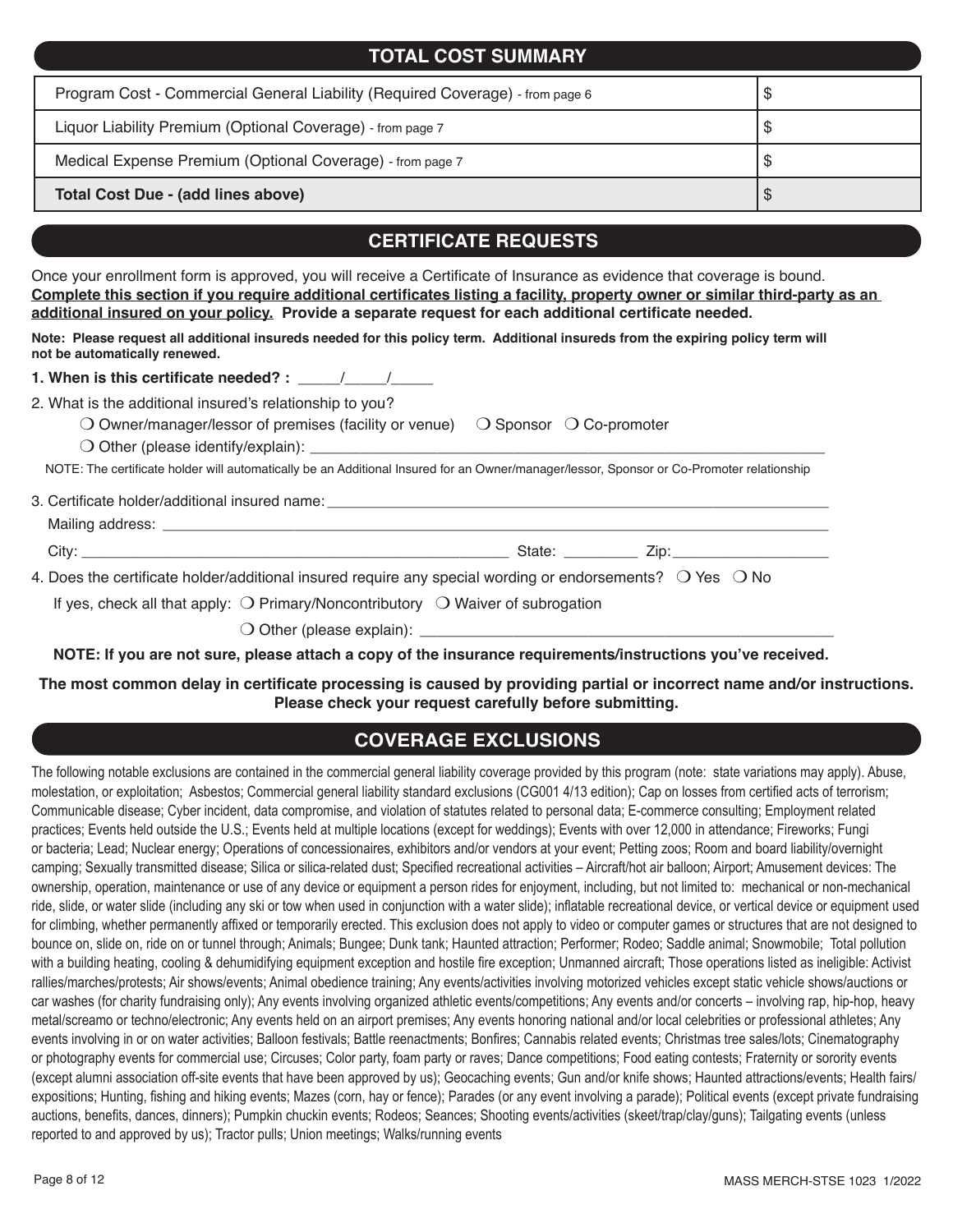## **ATTENTION: AGENTS**

#### **AGENTS: YOU MUST COMPLETE THE AGENT WARRANTY SECTION BELOW. Enrollments cannot be accepted unless this section is completed.**

Please complete the information below.

|                                  |         | Agent/contact name: |                |     |  |
|----------------------------------|---------|---------------------|----------------|-----|--|
| Agency complete mailing address: |         |                     |                |     |  |
|                                  | Address | City                | State          | Zip |  |
|                                  |         |                     | Agency fax: () |     |  |
| Agent/contact e-mail address:    |         | Tax I.D.            |                |     |  |

I represent and warrant as an insurance producer that I currently maintain, and will maintain, all individual, corporate or agency licenses or permits to conduct insurance business in the state coverage for this insured is being written. I further represent and warrant that I currently maintain errors and omissions insurance with a minimum limit of \$1,000,000 for myself, my officers, and employees. If requested by K&K, I will provide K&K with reasonably satisfactory evidence of all of the above mentioned items.

I understand there are no commissions included in this program unless purchased online at www.eventinsurance-kk.com. A fee may be separately charged, subject to state insurance regulations. Fees cannot be included in the payment remitted to us.

I understand that agents do not have authority to issue binders or a certificate of insurance on behalf of this program.

| <b>Agent signature:</b> |  |
|-------------------------|--|
|-------------------------|--|

 $\blacksquare$  Date:

# **Electronic Signature Disclosure and Consent PLEASE READ, COMPLETE #9 BELOW, AND SIGN ON PAGE 10**

#### **Electronic Signature Disclosure and Consent**

The Electronic Signatures in Global and National Commerce Act (15 U.S.C. § 7001, et seq.) provides that a signature, contract or other record may not be denied legal effect, validity or enforceability solely because it is in electronic form or because an electronic signature was used in a transaction.

K&K Insurance Group (K&K), whether on its own behalf, and/or on behalf of an insurer and/or third parties, may utilize the internet, email, cloud services, digital storage, digital media or similar electronic means to transmit Policy Documents to its clients. This Agreement informs you of your rights when we are delivering and you are receiving such documents from us electronically.

By agreeing to proceed with this transaction, you acknowledge and consent to the following:

- 1. I hereby voluntarily consent to proceeding with this transaction, and all subsequent actions related to this transaction, electronically.
- 2. I understand that further documents relating to this insurance purchased through K&K, including but not limited to correspondence, communications, confirmations, requests for premium payments and policy documents, may, to the extent permitted by law, be transmitted by electronic means to me, including by e-mail sent to the e-mail address I have provided as part of this transaction and/or my on-line registration. I consent to such documents being provided to me electronically.
- 3. Notwithstanding paragraph 2, any notice of cancellation shall be sent to me by mailing to the address I have provided as part of my registration and/or application for insurance, or to such other address for which I have provided notice pursuant to the terms of the policy.
- 4. Any change or revision to the e-mail address or other electronic contact information which I have provided as part of this transaction shall be requested by me by faxing, emailing or by mailing a written notice to: K&K Insurance; 1712 Magnavox Way; Fort Wayne, IN 46804.
- 5. I understand that I have the right to obtain a paper copy of any electronic record provided to me pursuant to this transaction or any subsequent transaction involving my coverage by mailing a written request to the address provided in paragraph 4.
- 6. In order to access the electronic records provided, the following hardware and software are required: (a) a personal computer or other device through which Internet access is available, (b) an Internet connection, (c) an e-mail account with an Internet service provider, and (d) Adobe Acrobat Reader.
- 7. I understand that I have the right and option to withdraw my consent to the receipt of further electronic documents at any time by emailing, faxing or by mailing a written request to the address provided in paragraph 4. By withdrawing my consent to electronic delivery of documents I understand that I will receive a paper copy of future policy documentation.
- 8. Information relating to this transaction is subject to the terms of our privacy statement, a copy of which is provided at www.kandkinsurance.com.
- 9. DOCUMENT DELIVERY. After this enrollment form is approved, you will receive a certificate of insurance showing evidence that coverage has been bound. When submitted through an insurance agent or broker, this coverage document will only be delivered to them. Additional certificate requests will be issued to the same person. Providing an email address in this application will be deemed consent to us to deliver documents and communication to you electronically.

If you **DO NOT** want to be emailed please check here and select your preferred method of document delivery.  $\bigcirc$ 

m Fax to: \_\_\_\_\_\_\_\_\_\_\_\_\_\_\_\_\_\_\_\_\_\_\_\_\_\_\_\_\_\_\_\_\_\_\_\_\_\_\_\_\_\_ attn: \_\_\_\_\_\_\_\_\_\_\_\_\_\_\_\_\_\_\_\_\_\_\_\_\_\_\_\_\_\_\_\_\_\_\_\_\_\_\_\_\_  $\bigcirc$  Mail to:  $\qquad \qquad$  attn: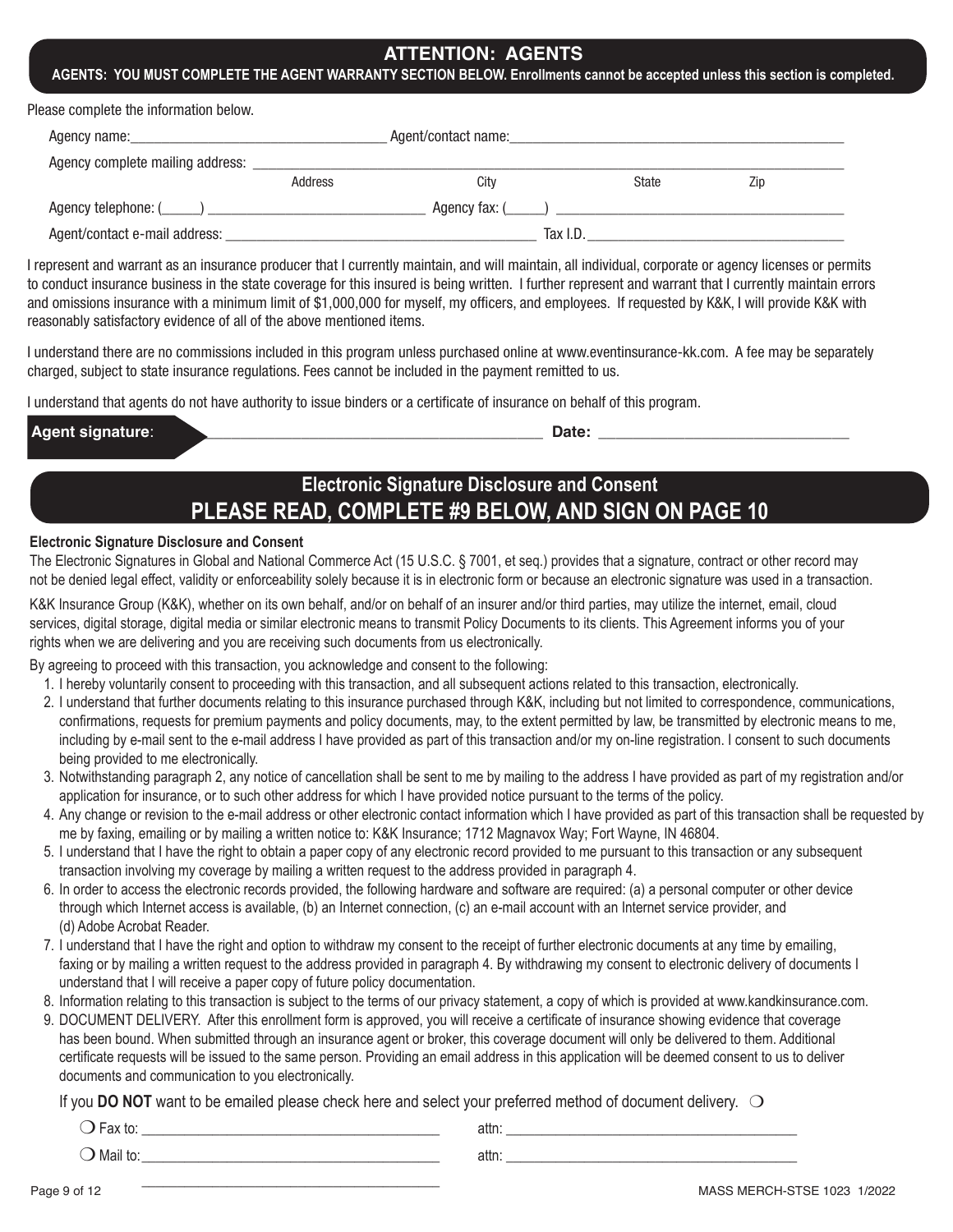## **COMPENSATION AND REPRESENTATION STATEMENT**

**Compensation and Other Disclosure Information:** K&K Insurance Group, Inc. ("K&K") is an insurance producer licensed in your state. Insurance producers are authorized by their license to confer with insurance purchasers about the benefits, terms and conditions of insurance contracts; to offer advice concerning the substantive benefits of particular insurance contracts; to sell insurance; and to obtain insurance for purchasers. The role of the producer in any particular transaction involves one or more of these activities. Compensation will be paid to the producer, based on the insurance contract the producer sells. Depending on the insurer(s) and insurance contract(s) the purchaser selects, compensation will be paid by the insurer(s) selling the insurance contract or by another third party. Such compensation may vary depending on a number of factors, including the insurance contract(s) and the insurer(s) the purchaser selects. In addition, K&K may charge a fee for administrative services. Your signature on your application, quote form, check, credit card and/or other authorization for payment of your premium, will be deemed to signify your consent to and acceptance of the terms and conditions including the compensation, as disclosed above, that is to be received by K&K. The insurance purchaser may obtain information about compensation expected to be received by the producer based in whole or in part on the sale of insurance to the purchaser, and compensation expected to be received based in whole or in part of any alternative quotes presented to the purchaser by the producer, by emailing a written request to warranty@kandkinsurance.com.

In addition, premiums paid by clients to K&K for remittance to insurers, client refunds and claim payments paid to K&K by insurance companies for remittance to clients are deposited into fiduciary accounts in accordance with applicable insurance laws until they are due to be paid to the insurance company or Client. Subject to such laws and the applicable insurance company's consent, where required, K&K will retain the interest or investment income earned while such funds are on deposit in such accounts.

In placing, renewing, consulting on or servicing your insurance coverages K&K and its affiliates may participate in contingent commission arrangements with insurance companies that provide for additional contingent compensation, if, for example, certain underwriting, profitability, volume or retention goals are achieved. Such goals are typically based on the total amount of certain insurance coverages placed by K&K with the insurance company or the overall performance of the policies placed with that insurance company, not on an individual policy basis. As a result, K&K may be considered to have an incentive to place your insurance coverages with a particular insurance company. Where K&K participates in contingent commission arrangements with insurance companies, K&K may be entitled to additional commission in the range of 0 to 5% depending upon whether and when specified thresholds are achieved.

Our liability to you, in total, for the duration of our business relationship for any and all damages, costs, and expenses (including but not limited to attorneys' fees), whether based on contract, tort (including negligence), or otherwise, in connection with or related to our services (including a failure to provide a service) that we provide in total shall be limited to the lesser of \$2,500,000 or the singular annual limit of the policy of insurance procured by us on your behalf from which your damages arise.

This liability limitation applies to you, our client, and extends to our client's parent(s), affiliates, subsidiaries, and their respective directors, officers, employees and agents (each a "Client Group Member" of the "Client Group") wherever located that seek to assert claims against K&K, and its parent(s), affiliates, subsidiaries and their respective directors, officers, employees and agents (each an "K&K Group Member" of the "K&K Group"). Nothing in this liability limitation section implies that any K&K Group Member owes or accepts any duty or responsibility to any Client Group Member.

If you or any of your Group Members asserts any claims or makes any demands against us or any K&K Group Member for a total amount in excess of this liability limitation, then you agree to indemnify K&K for any and all liabilities, costs, damages and expenses, including attorneys' fees, incurred by K&K or any K&K Group Member that exceeds this liability limitation.

Aon Corporation, our ultimate parent company, and its affiliates have from time to time sponsored and invested in insurance and reinsurance companies. While we generally undertake such activities with a view to creating an orderly flow of capacity for our clients, we also seek an appropriate return on our investment. These investments, for which Aon is generally at-risk for potential price loss, typically are small and range from fixed-income to common stock transactions. In such case, the gains or losses we make through your investments could potentially be linked, in part, to the results of treaties or policies transacted with you. Please visit the Aon website at http://www.aon.com/market\_relationships for a current listing of insurance and reinsurance carriers in which Aon Corporate and its affiliates hold any ownership interest.

#### **Representation Statement**

The undersigned authorized officer of the applicant declares that the statements set forth herein are true to the best of his or her knowledge. The undersigned authorized officer agrees that if the information supplied on the application changes between the date of the application and the effective date of the insurance, he/she (undersigned) will immediately notify the insurer of such changes, and the insurer may withdraw or modify any outstanding quotations and/ or authorization or agreement to bind the insurance. Signing of this application does not bind the applicant to the insurer to complete the insurance.

I am aware that accurate reporting is required for premium calculation and that my books and records, as they relate to this coverage, may be examined or audited by the company at any time during the coverage period and up to three years thereafter. I acknowledge that intentional misrepresentation or misreporting may jeopardize coverage and that the company reserves the right to decline/void any ineligible coverage.

I further acknowledge that, I have reviewed all information provided with this enrollment form and understand the exclusions which apply, as well as the activities and operations for which coverage is not provided.

| <b>Organization/host name (from page 4):</b> |        |       |
|----------------------------------------------|--------|-------|
| Applicant or agent signature:                |        | Date. |
| Printed name:                                | Title: |       |

**If an agent:** Check here to acknowledge you are signing on behalf of the named insured  $\bigcirc$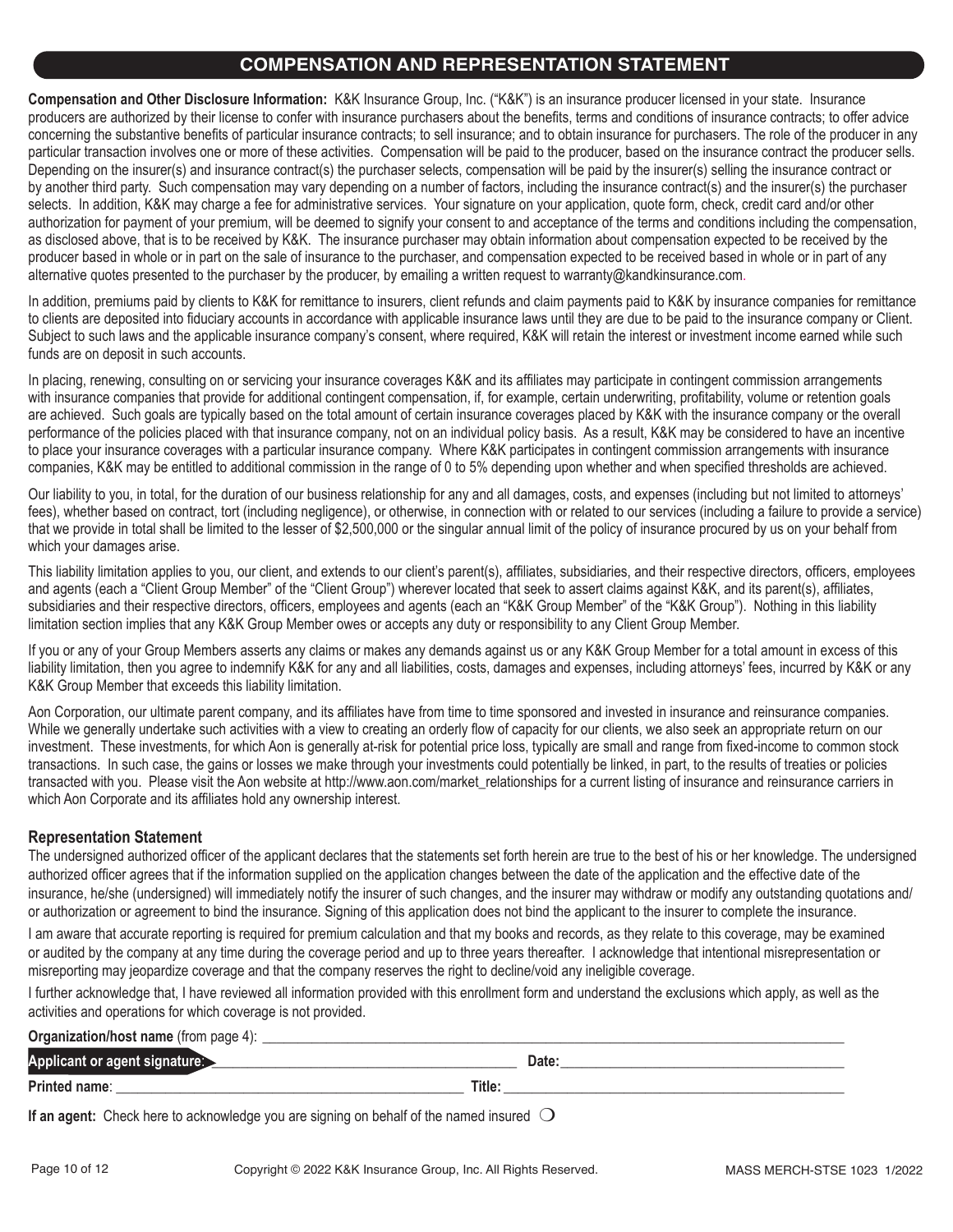## **IMPORTANT INFORMATION. PLEASE READ.**

### **Fair Credit Report Act Notice**

Personal information about you, including information from a credit or other investigative report, may be collected from persons other than you in connection with this application for insurance and subsequent amendments and renewals. Such information as well as other personal and privileged information collected by us or our agents may in certain circumstances be disclosed to third parties without your authorization. Credit scoring information may be used to help determine either your eligibility for insurance or the premium you will be charged. We may use a third party in connection with the development of your score. You have the right to review your personal information in our files and can request correction of any inaccuracies. A more detailed description of your rights and our practices regarding such information is available upon request. Contact your agent or broker for instructions on how to submit a request to us

### **Fraud Warning**

**Applicable in AL, AR, DC, LA, MD, NM, RI and WV:** Any person who knowingly (or willfully)\* presents a false or fraudulent claim for payment of a loss or benefit or knowingly (or willfully)\* presents false information in an application for insurance is guilty of a crime and may be subject to fines and confinement in prison. \*Applies in MD only.

**Applicable in CO:** It is unlawful to knowingly provide false, incomplete, or misleading facts or information to an insurance company for the purpose of defrauding or attempting to defraud the company. Penalties may include imprisonment, fines, denial of insurance and civil damages. Any insurance company or agent of an insurance company who knowingly provides false, incomplete, or misleading facts or information to a policyholder or claimant for the purpose of defrauding or attempting to defraud the policyholder or claimant with regard to a settlement or award payable from insurance proceeds shall be reported to the Colorado Division of Insurance within the Department of Regulatory Agencies.

**Applicable in FL and OK:** Any person who knowingly and with intent to injure, defraud, or deceive any insurer files a statement of claim or an application containing any false, incomplete, or misleading information is guilty of a felony (of the third degree)\*. \*Applies in FL only.

**Applicable in KS:** Any person who, knowingly and with intent to defraud, presents, causes to be presented or prepares with knowledge or belief that it will be presented to or by an insurer, purported insurer, broker or any agent thereof, any written, electronic, electronic impulse, facsimile, magnetic, oral, or telephonic communication or statement as part of, or in support of, an application for the issuance of, or the rating of an insurance policy for personal or commercial insurance, or a claim for payment or other benefit pursuant to an insurance policy for commercial or personal insurance which such person knows to contain materially false information concerning any fact material thereto; or conceals, for the purpose of misleading, information concerning any fact material thereto commits a fraudulent insurance act.

**Applicable in KY, NY, OH and PA:** Any person who knowingly and with intent to defraud any insurance company or other person files an application for insurance or statement of claim containing any materially false information or conceals for the purpose of misleading, information concerning any fact material thereto commits a fraudulent insurance act, which is a crime and subjects such person to criminal and civil penalties (not to exceed five thousand dollars and the stated value of the claim for each such violation)\*. \*Applies in NY only.

**Applicable in ME, TN, VA and WA:** It is a crime to knowingly provide false, incomplete or misleading information to an insurance company for the purpose of defrauding the company. Penalties (may)\* include imprisonment, fines and denial of insurance benefits. \*Applies in ME only.

**Applicable in MN:** A person who files a claim with intent to defraud or helps commit a fraud against an insurer is guilty of a crime.

**Applicable in NJ:** Any person who includes any false or misleading information on an application for an insurance policy is subject to criminal and civil penalties.

**Applicable in OR:** Any person who knowingly and with intent to defraud or solicit another to defraud the insurer by submitting an application containing a false statement as to any material fact may be violating state law.

**Applicable in VT:** Any person who knowingly presents a false statement in an application for insurance may be guilty of a criminal offense and subject to penalties under state law.

Applicable in all other states: Any person who knowingly and with intent to defraud any insurance company or other person files an application for insurance or statement of claim containing any materially false information or conceals for the purpose of misleading, information concerning any fact material thereto commits a fraudulent insurance act, which is a crime and subjects such person to criminal and civil penalties.